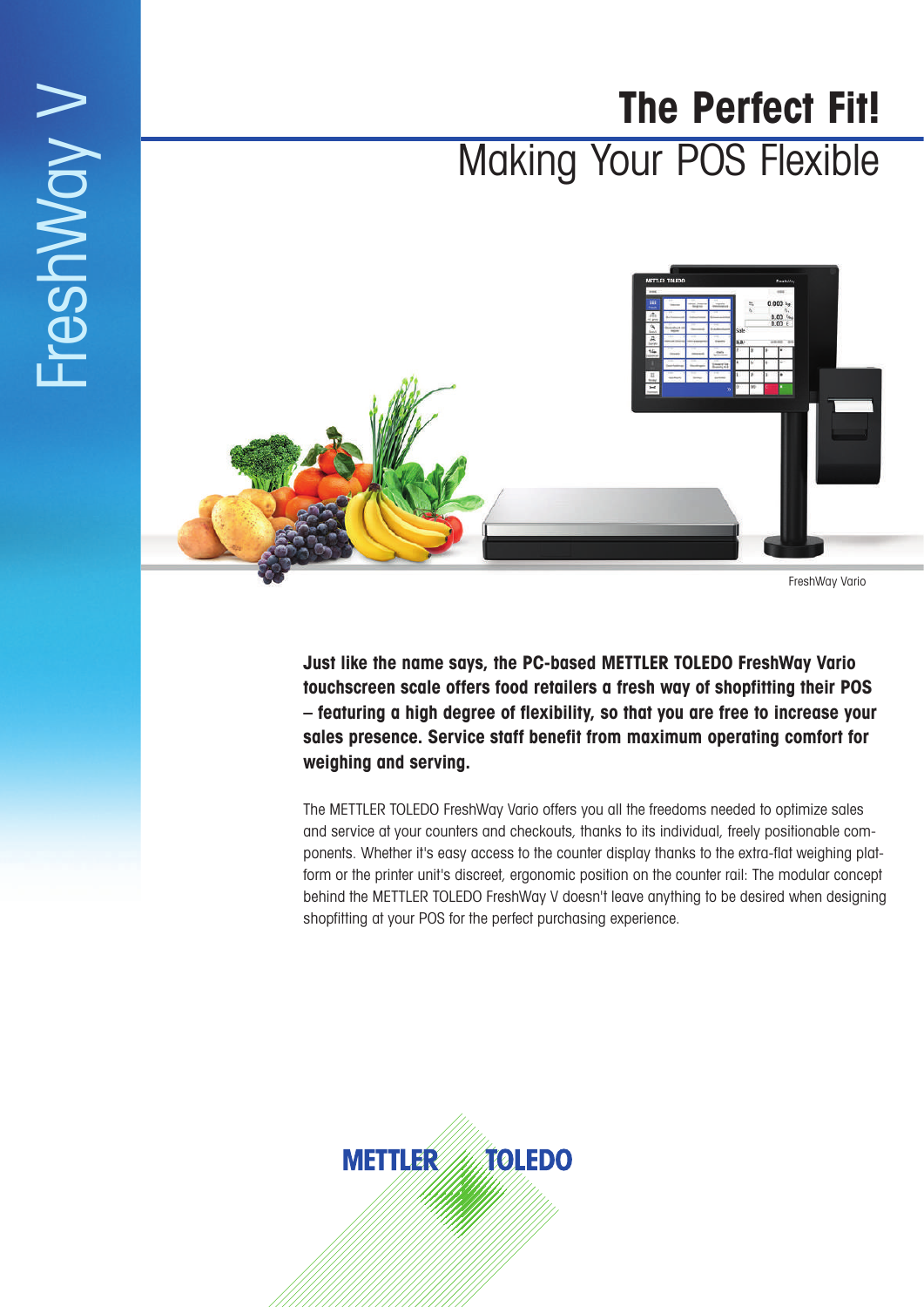## **FreshWay V**  Flexible. Modular. Versatile.

**The perfect solution for every checkout and set of scales: METTLER TOLEDO FreshWay V is the first choice for anyone whose store set-up and service concept needs more flexibility and individuality – whether it's for weighing products at a classic supermarket, a gourmet foods store or at the hot foods counter.**

The modular component concept means that ergonomics and process optimization go hand in hand with the FreshWay V. A touchscreen operator display, customer display, printer, base module with integrated scales, or terminal plus an extra-flat weighing platform – each module can be put wherever you want it. The FreshWay V from METTLER TOLEDO makes it extremely easy for food retailers to adjust their weighing and serving procedures to meet the specific requirements at their workplace for counter and checkout applications. The FreshWay V has a high degree of flexibility, making it perfect for any sales concept.



Whether in the standard edition or as the Flat Edition with an extra-flat weighing platform and separate processing unit – the FreshWay V does away with the inconvenience of having to cut out nooks and crannies in your counter setup. For you as a retailer, this means more flexibility when adapting your service counters to sales requirements. As a result, the FreshWay V will permanently reduce the risk of high follow-up shopfitting costs.

### **Perfect Sales Image**



The Fresh Way V's modern design has a rigorous focus on hygiene and functionality and is setting new standards for an optimal appearance at the point-of-sale. The modular device concept and details such as the continuously adjustable touchscreen display for the operator and dirt-resistant, nonstick surfaces make operation more ergonomic and simple all around.

**Sales-Boosting In-Store Marketing**



The FreshWay V is a highperformance scale with power reserves for graphical and CPU-intensive digital signage applications that will be sure to freshen up the POS. The bright 12.1 inch customer screen with high-resolution is the ideal media platform for increasing sales success with sales-boosting promotions and compelling branding campaigns.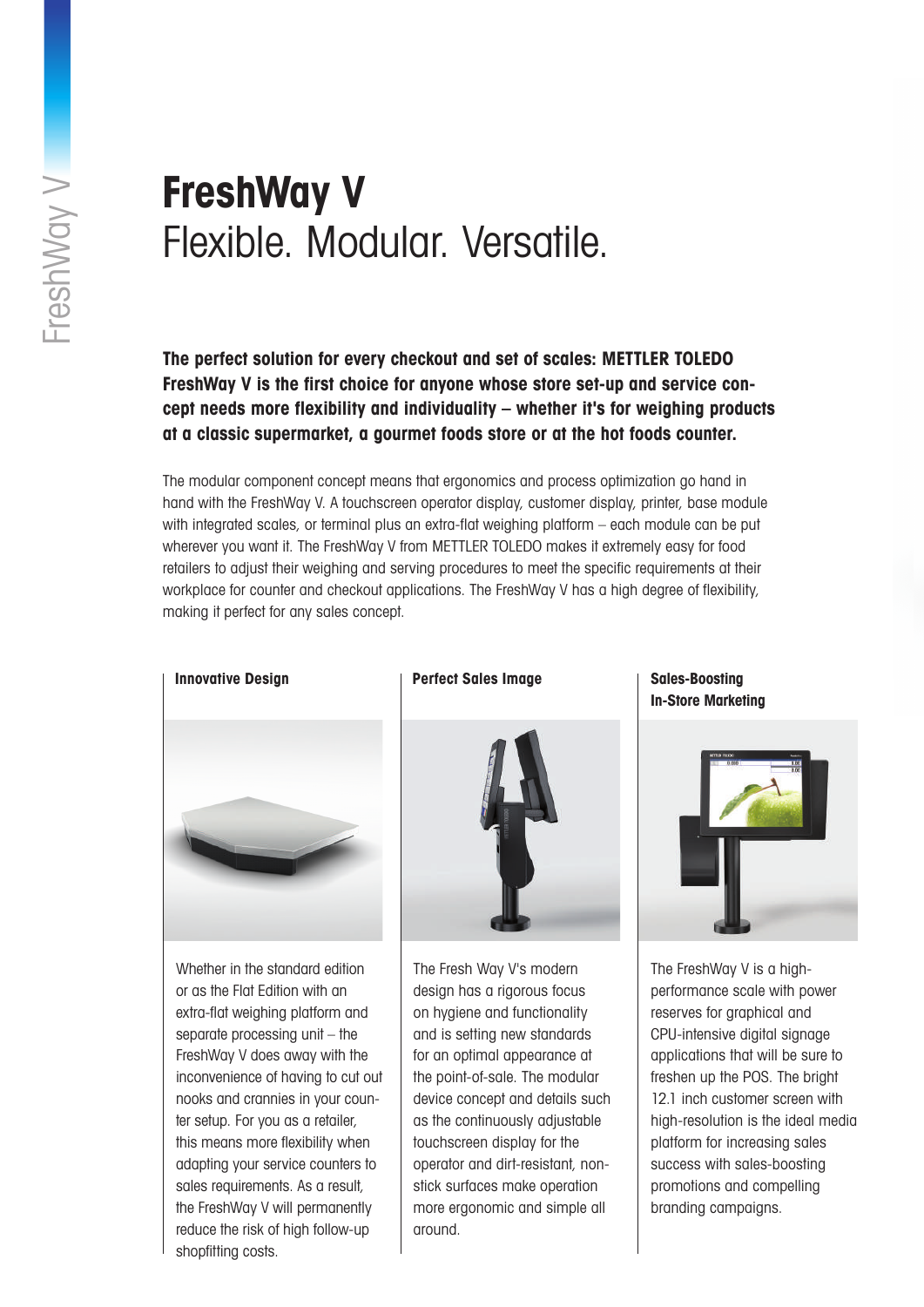### **Stress-Free Work**

Employees can use the Flexible Scale Display System (FSDS) to adjust the height and tilt angle (up to 30°) of the capacitive touchscreen to suit their individual requirements to enable quick, error-free and stress-free operation.



### **Robust Housing**

The FreshWay V is robust and durable. The flat weighing platform of the basic model is quick to remove and easy to clean, allowing for maximum levels of hygiene. Thanks to height-adjustable and lockable feet, FreshWay delivers precise weighing results at all times.

### **Extra-Flat Weighing Platform**

For even more freedom of movement and easier access into your counter display: The FreshWay V is also available as a Flat Edition with an extra-flat weighing platform (CWP).



**Separate Processing Unit** A POS setup without limits: With the Flat Edition, you can have the separate computer unit disappear beneath or inside your counter.



#### **Superior Hygiene**

The borderless touchscreen stops edges getting dirty. The base and scale terminals do away with unhygienic fans and instead save energy by silently diverting excess heat through the casing – no maintenance needed! All cables stay out of sight.

### **Precise Installation**

Versatile, reliable, high-quality: The FreshWay V is compatible with installation and bracketing systems from Ergonomic Solutions®. That's how our FreshWay V will integrate perfectly into your individual work set-up.

### **Further information can be found at: www.mt.com/freshway**



### **FreshWay V – Increase Your Sales**

- Modular concept that offers flexibility in the layout of checkout weighing stations
- Innovative design for a professional appearance at the point-of-sale
- Interactive touchscreen operator guidance that speeds up weighing processes
- High-quality components to guarantee a long life cycle
- The flattest weighing platform in its class, with no counter modifications needed (Flat Edition)
- Option to use with METTLER TOLEDO scales from the UC Evo Line model range

### **Perfect View for Customers**

With its high-resolution LED backlight technology, the customer display features impressive viewing angle stability and outstanding brightness and contrast values for optimum visibility and legibility.

### **Rapid Roll Changes**

The two inch ticket printer has an automatic paper cutting function and quickly prints all of the items purchased onto paper. Rolls can be changed in no time by dropping them in via the flap that is accessed from above and opens outwardly.

### **Optional Linerless Printing**

No stapling plus excellent hygiene: With the 2-inch Linerless label printer, you can print labels directly at the sales counter without any additional equipment – and with all the advantages of the FreshWay V receipt printer.